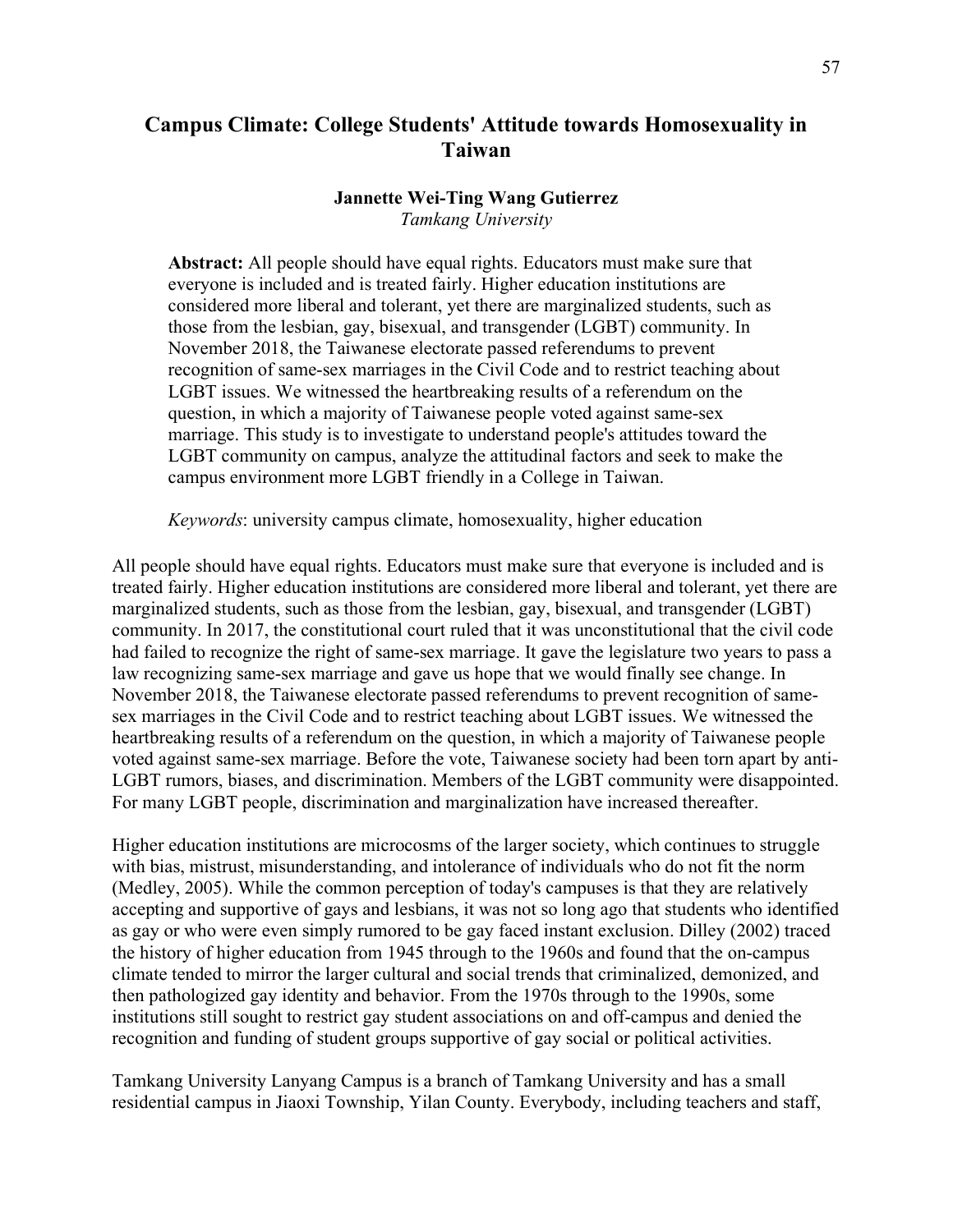must live on campus, and most students share a room with another student. As with most campuses around the world, there is a small LGBT community. Generally, it is considered that more highly educated people are more likely to have a liberal perspective. Previous studies have shown that more highly educated students tend to more easily accept the LGBT community than first- or second-year students (Schott-Ceccacci et al., 2009). However, researchers have been pondering as to whether there are gaps between this theory and the real community. To investigate these gaps between theory and the real college climate, this research was conducted with the following objectives:

- to understand people's attitudes toward the LGBT community on campus,
- to analyze the attitudinal factors, and
- to seek to make the campus environment more LGBT friendly.

## **Literature Review**

# **Campus Climate**

Garvey et al. (2017) examined campus climate perceptions from alumnx across 3121 LGBT undergraduate students who graduated from 1944 through 2013 and found differences in LGBT student campus climate perceptions across generations. Their results highlighted key academic experiences, co-curricular experiences, and institutional environments as influential to LGBT student climate perceptions, and empirical evidence that demonstrated generational progress and improved perceptions of campus climate for LGBT students. Studies about LGBT campus climate perceptions have continued to center on three areas: perceptions and experiences of LGBT people, perceptions about LGBT people and their experiences, and the status of policies and programs designed to serve LGBT collegians (Renn, 2010).

Consistent with Rankin and Reason's (2008) transformational tapestry model, two key environmental influences have been heavily studied among higher education scholars examining LGBT students: university policy/services and curriculum/pedagogy. Numerous scholars have documented the negative experiences of LGBT college students in academic environments (Billimoria & Stewart, 2009; Gortmaker & Brown, 2006; Linley & Nguyen, 2015; Patridge et al., 2014; Sevecke et al., 2015). Academic disciplines have a great influence on LGBT student outcomes because they are a critical microclimate of students' college environments (Vaccaro, 2012). Negative academic experiences may lead LGBT students to feel silenced and detached from classroom dynamics (Renn, 2010). These students may feel invisible as they do not see their experiences or identities represented in curricula (Gortmaker & Brown, 2006; Linley & Nguyen, 2015; Patridge et al., 2014; Renn, 2010).

## **Gender**

Among the demographic characteristics, research regarding gender has been the most common. Many previous studies have found that gender is significantly related to a negative attitude toward LGBT people. In particular, men have been found to have a more negative attitude toward the LGBT community (Arndt & Bruin, 2006; Herek, 2002, Herek & Capitanio, 1999, Johnson & Greeley, 2007, Medley, 2005). In these gender studies, the gap between male and female attitudes has often been significant. Herek (2002) found that 48.8% of men felt *somewhat*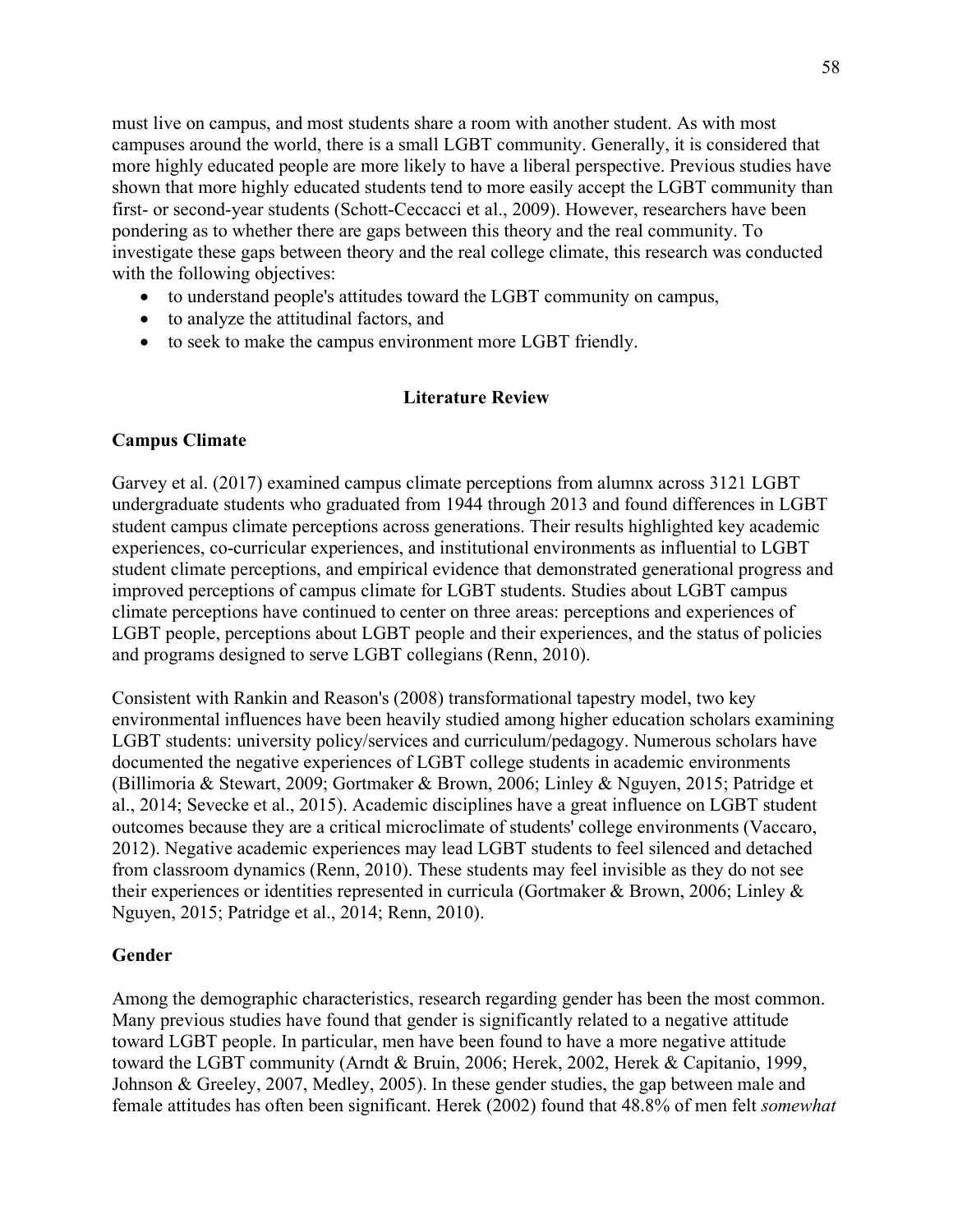or *very uncomfortable* being around a man who is homosexual, while only 28.8% of women felt the same way. On the other hand, 35.6% of men felt uncomfortable with lesbians, compared with 42.7% of women. These results implied that many respondents were not supportive of homosexuals of the same gender as themselves; in other words, males were less supportive of gay men than females and females felt more uncomfortable with lesbians than males. However, some research found that the gender gap had less influence on LGBT attitudes

### **Method and Procedures**

Tamkang University Lanyang Campus has been striving for internationalization and globalization by adopting the British educational system and the concept of holistic education originating from the prestigious Oxbridge universities. Student enrollment began in 2005 and all course instruction is English based. Furthermore, the Junior Abroad Program for all third-year students at specific sister universities as well as residential colleges where students and teachers share on-campus accommodation was adopted to strengthen life and academic tutoring to cultivate holistic talents. In recent years, the recruitment of international students has grown more active to introduce globalization into the campus. The arrangement of residential colleges is such that students are not allowed to leave the campus during the week without leaving. Thus, aside from daytime classes as well as college activities and a wealth of social activities in the evenings, the interpersonal interactions of the students are limited to less than 600 people on an exclusive campus, particularly because the accommodation arrangement is two to a room. Therefore, to homosexual students, the campus is an important part of their lives, while students' attitudes towards homosexuality and their interpersonal relationships will affect the self-identity of homosexual students and the friendliness of the student population towards them (Liu, Cheng, & Liu, 2004). Are students with minority sexual orientations widely accepted or more fearful of self-expression in such a confined context as the Lanyang Campus? To establish a friendly campus and a gender-equal educational environment, this study investigates the views on groups with minority sexual orientations in the Lanyang Campus. There are 972 people at Lanyang Campus, including professors, staff, and students from the different majors of global politics and economics (GPE), innovative and information technology (IIT), international tourism management (ITM), and English language and culture (ELC). The instrument used in this study is Attitudes toward Lesbian, Gay, Bisexual, and Transgender on University Campus. This questionnaire consists of demographic data questions and an Attitudes Toward Lesbian and Gay Men (ATLG) scale (Herek G. M., 1997), which was modified by the author to fit this study.

#### **Results and Discussion**

The study found that there was an attitude difference between males and females at Lanyang Campus, with females having a higher LGBT acceptance than males. This result is consistent with previous studies (Arndt & Bruin, 2006; Medley, 2005). In the regression model, the dummy variable *male* showed a negative relationship between being male and LGBT attitude for almost all statements. Furthermore, the regression results showed that males tend to have a more negative attitude to gay males than to lesbians. In this study, the lower the score, the more LGBT friendly this group is. The average score of men at ATL was 1.890 higher than that of women at 1.655. Similar results were observed at ATG. The t-value of RUN in a paired Sample T-test was  $< 0.05$ , indicating that the attitude difference between men and women was statistically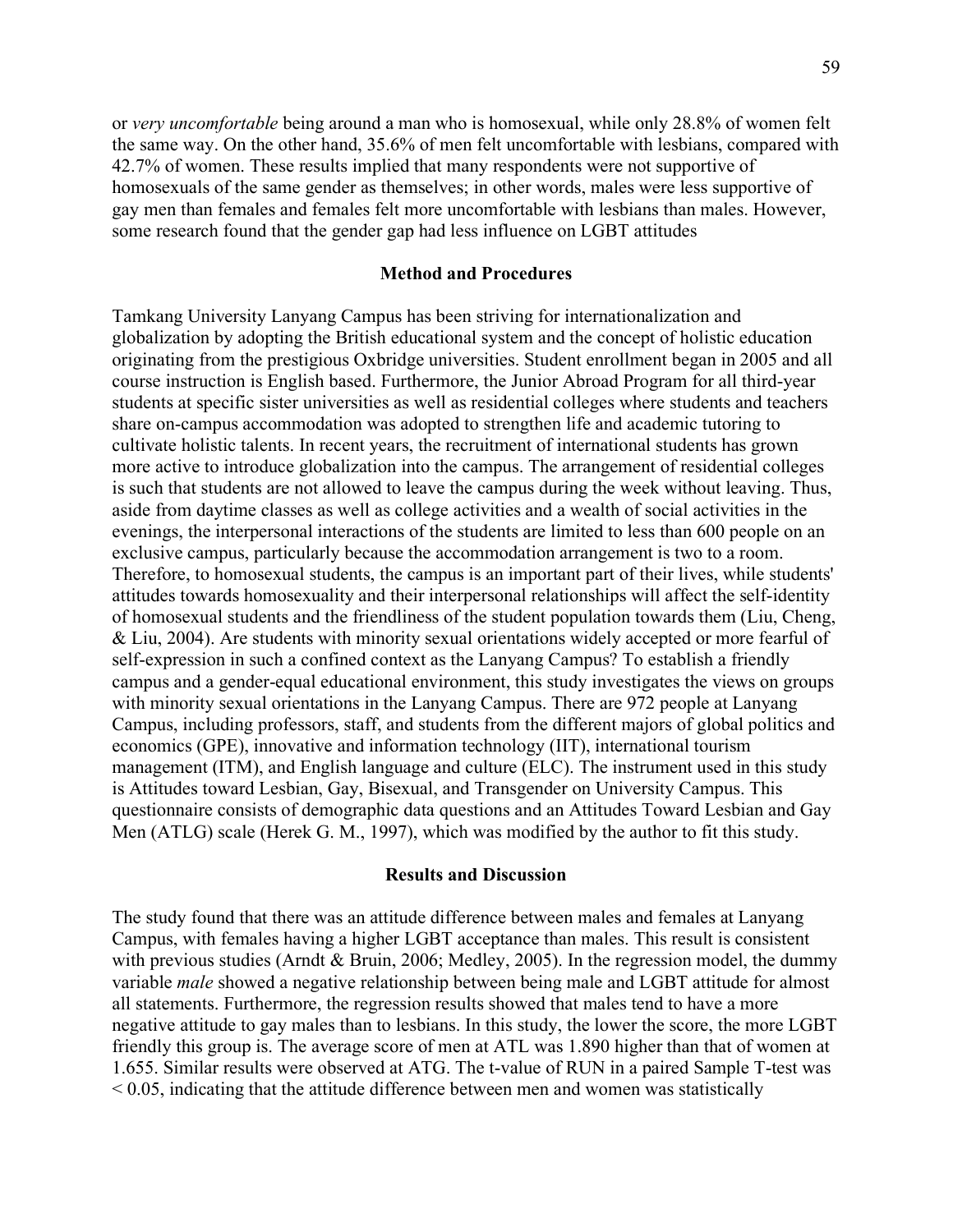significant. Therefore, female college students are generally more LGBT-friendly than male college students. Comparing college students' attitudes towards ATL and ATG, the average score of both men and women in ATL was lower than that in ATG, which indicated that both men and women held a more friendly attitude towards Lesbian than gay.

From previous studies, it has been shown that several demographic characteristics influence attitudes towards the lesbian, gay, bisexual, and transgender (LGBT) community. This paper's main purpose was to investigate attitudes towards the LGBT community at Tamkang University's Lanyang Campus from several demographic aspects: gender, occupation, political views, religion, and major. All these variables indicated an impact on LGBT attitudes. This section compares our findings with those of previous studies. This study was conducted to investigate the attitudes toward the LGBT community at Tamkang University's Lanyang Campus and to find which factors were correlated with a negative LGBT attitude. The results indicated that LGBT prejudice was quite low, and most participants had high LGBT acceptance. Even though the prejudice was low, several factors correlated with a negative attitude towards the LGBT community, such as having a conservative political view and being Christian. In the future, to ensure a more tolerant LGBT campus, we should foster a greater understanding of the LGBT community on campus and improve the climate on campus. We hope that this study is useful in understanding the campus climate and for promoting a more tolerant campus attitude towards the LGBT community.

The overt climate of fear that existed on US college campuses before the 1990s still lingers today and thus negatively shapes the experiences of LGBT students (Renn, 2010). Additionally, this retrospective underscores the reality that mere visibility will not address the oppressive settings present for LGBT communities in higher education settings.

#### **References**

- Arndt, M., & Bruin, G. d. (2006). Attitudes toward lesbians and gay men: Relations with gender, race and religion among University Students. *PINS, 33*(1), 16-30.
- Dilley, P. (2002). *Queer man on campus: A history of non-heterosexual college men, 1945-2000*. Routledge Falmer.
- Garvey, J. C., Sanders, L. A., & Flint, M. A. (2017). Generational perceptions of campus climate among LGBTQ undergraduates. *Journal of College Student Development, 58*(6), 795-817. http://dx.doi.org/10.1353/csd.2017.0065
- Gortmaker, V. J., & Brown, R. D. (2006). Out of the college closet: Differences in perceptions and experiences among out and closeted lesbian and gay students. *College Student Journal, 40*(3), 606–619.
- Linley, J. L., & Nguyen, D. J. (2015). LGBTQ experiences in curricular contexts. In D. Stewart, K. A. Renn, & G. B. Brazelton (Eds.), *New Directions for Student Services: No. 152*. Lesbian, gay, bisexual, trans, and queer students in higher education: An appreciative inquiry (pp. 25–39). Jossey-Bass.
- Medley, C. L. (2005). Attitudes towards homosexuality at private colleges [Master thesis] Virginia Polytechnic Institute and State University. https://vtechworks.lib.vt.edu/handle/10919/34659